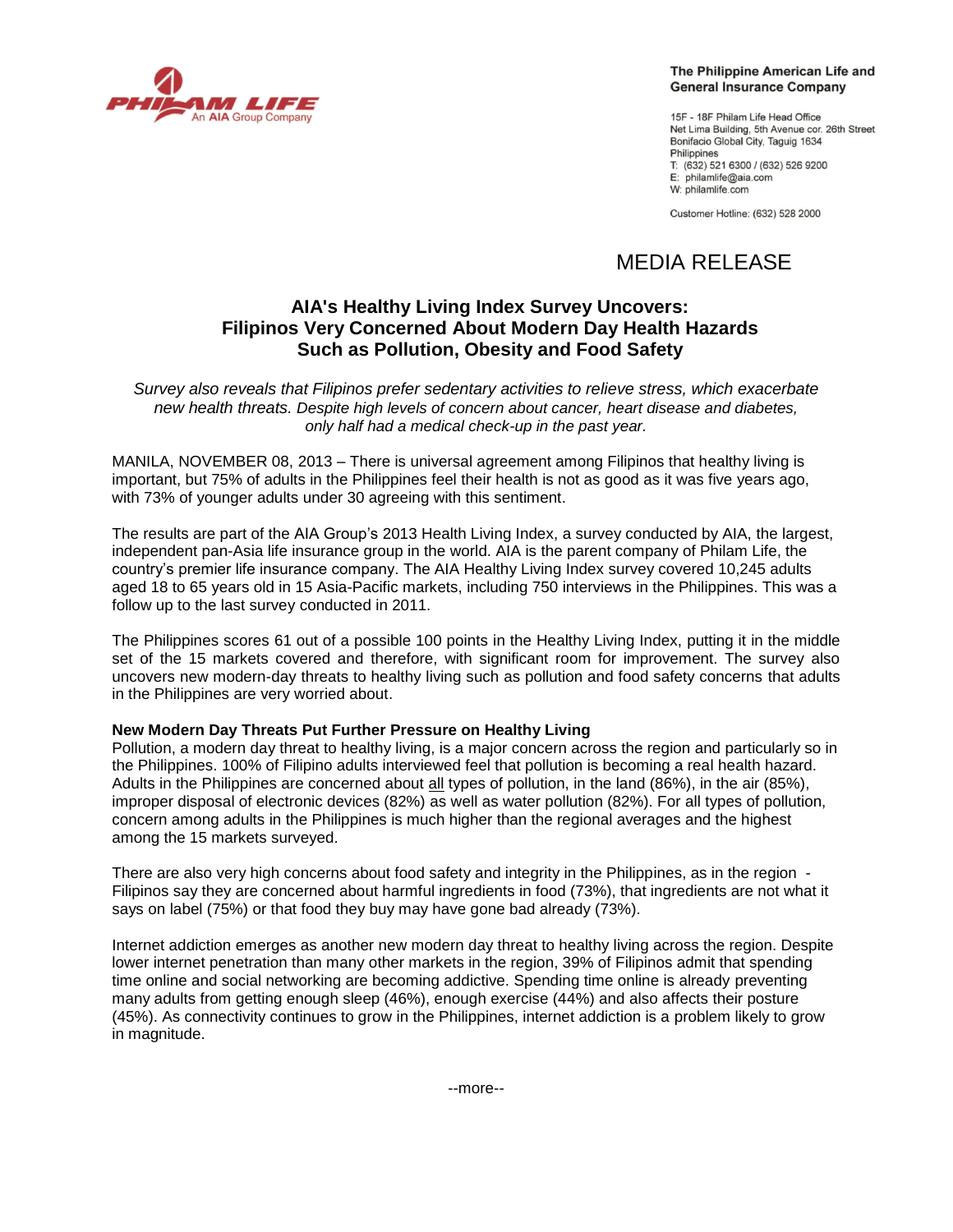

## The Philippine American Life and **General Insurance Company**

15F - 18F Philam Life Head Office Net Lima Building, 5th Avenue cor. 26th Street Bonifacio Global City, Taquig 1634 Philippines T: (632) 521 6300 / (632) 526 9200 E: philamlife@aia.com W: philamlife.com

Customer Hotline: (632) 528 2000

# **Preference for Sedentary Stress Relief Exacerbates Health Threat from Already Poor Habits**

The Philippines fares poorly on healthy habits. 37% of Filipino adults admit they do not exercise regularly. On average, Filipinos get only 2.5 hours of exercise a week, below the regional average of 3 hours and below the ideal recommended by most experts. While desiring 8.2 hours of sleep, Filipino adults actually get only 6.7 hours of sleep on average, leading to a sleep gap of 1.5 hours, higher than the regional average of 1.2 hours. Healthy food habits in the Philippines are still limited to the basics of drinking more water and eating more fruits and vegetables.

These not very positive Healthy Living Score of Filipinos are exacerbated by a preference for sedentary means of relieving stress. The most frequently mentioned ways of dealing with stress are watching TV/movies (60%), far higher than exercising or playing a sport (only 21% … far lower than the regional average of 39%). Spending time with family or children (40%) is also a popular way to de-stress for Filipinos.

Concern about obesity is one indicator of the impact of poor health habits; while only 32% of Filipino adults say they want to lose weight, 82% agree "obesity among younger people is a worrying trend," suggesting that obesity is a problem that is likely to grow.

# **Health Concerns High, But Limited Actions Taken**

Cancer tops the list of health concerns in the Philippines at 51%, followed by heart disease (45%) and diabetes (38%), all at higher levels than the regional averages. Despite these high levels of concern, only 53% of Filipino adults have had a medical check-up in the past 12 months. Eighty nine percent said they would have more regular check-ups if these were not so expensive.

The study found that 96 percent of adults in the Philippines feel that employers should help employees live a healthy lifestyle, mainly by providing free health checks, providing information about living a healthy life and a clean work environment.

"Many Filipinos forgo regular medical check-ups and visit the doctor only when they feel the symptoms are serious. By that time, they may truly have a serious health problem and end up spending more money for treatment and medication," said Jessica Abaya, Philam Life"s Head of Marketing.

"As a leading life insurer, we are very committed to encouraging Filipinos to lead healthier lives, to have regular checkups and to get sufficient protection coverage if they need hospitalization." Jessica Abaya added.

*For more information, log on to [www.philamlife.com](http://www.philamlife.com/) or call (02) 528-2000.* 

# # #

## **About Philam Life**

The Philippine American Life and General Insurance Company (Philam Life) is the country"s premier life insurance company. Established on June 21, 1947, Philam Life offers an extensive line of products in the industry that provides solutions to various financial needs including life protection, health insurance, savings, education, retirement, investment, group and credit life insurance.

Philam Life is a member of AIA Group Limited, the largest independent publicly listed pan-Asian life insurance group.